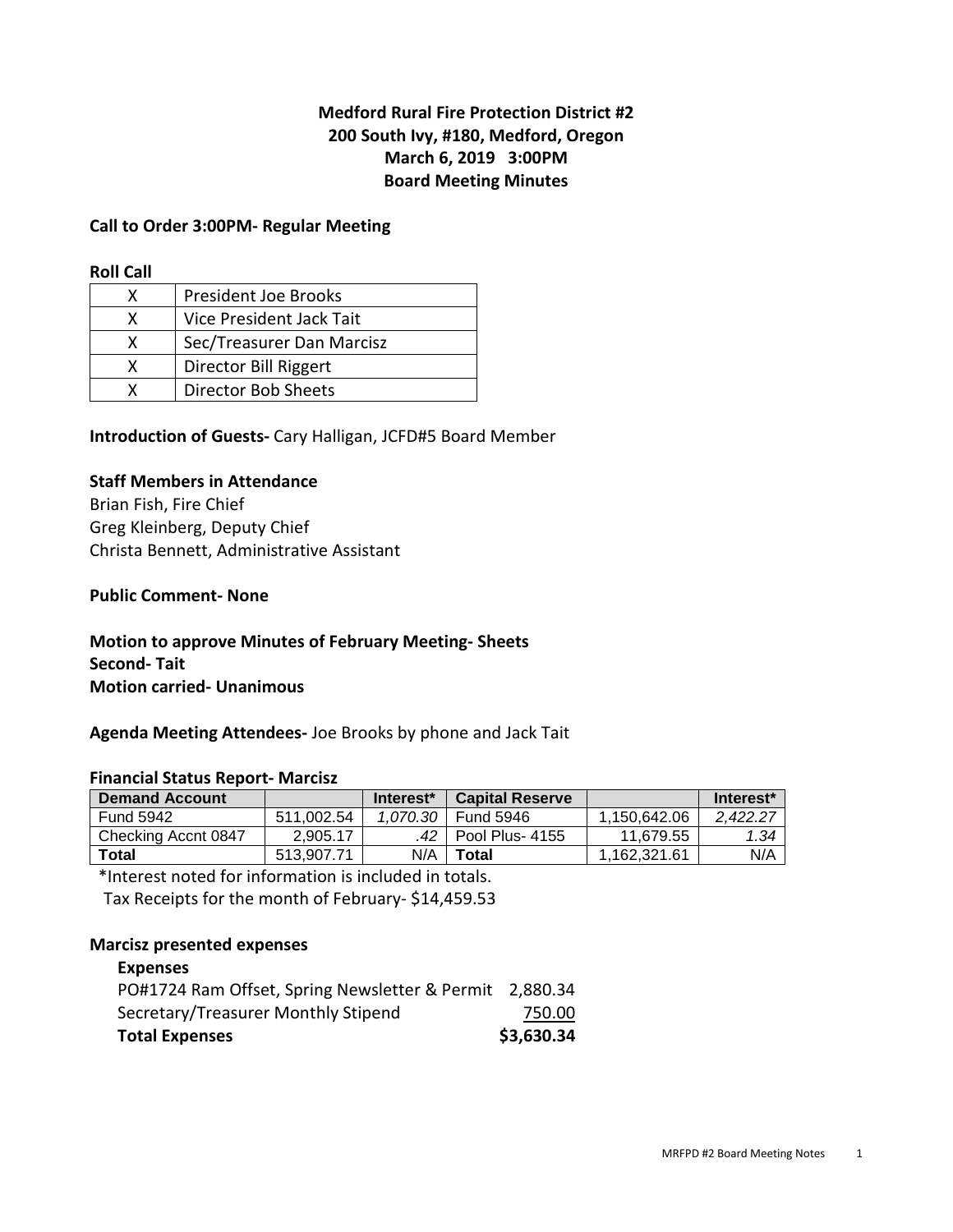**Motion to pay \$3,630.34 in expenses- Tait Second- Riggert Motion carried- Unanimous** 

# **Item not on the agenda – Change in Wording - Fish**

Chief Fish mentioned possibly changing the wording regarding the expense labeled Secretary/Treasurer Monthly Stipend. It was suggested the word "stipend" be changed to "expense". The topic will be further discussed and revisited.

# **Correspondence-** None

## **New Business**

## **Mel Lowe Lane Annexation- Fish**

There was a discussion regarding the property at 2905 Mel Lowe Lane for annexation. Several questions were raised regarding access and water supply. More information will be gathered and the property will be assessed by Deputy Fire Marshal Shay. The topic will be further discussed at the next meeting.

## **Old Business**

## **Budget Process Update- Marcisz**

## **Update on Budget Committee Member #5 - Marcisz**

Attempts have been made to recruit a fifth member for the Budget Committee, but nobody has been selected yet. The Board will continue to try to find a willing candidate.

#### **Budget Requests- Fish**

Chief Fish presented items being requested by the department for the 2019/2020 budget

- Increase for the fifth Deputy Fire Marshal position- This increase is due to employee annual pay increase and incentive pay being received for certifications.
- Brush Rigs- There was an in-depth discussion about the request for the replacement of both of the department's brush rigs. Chief Fish explained that due to the ages of the vehicles (2006 models), they are requiring more repairs and are due to be replaced. He suggested that both rigs be replaced at the same time. One of the current rigs would be kept as a reserve. The other would have its slip-on unit removed and have a dump bed installed and used as a support vehicle.
- Apparatus driving simulator- This device would improve engineer training. Due to the cost of the brush rig replacement and the driving simulator being high, the Board discussed which would be most beneficial to the department. More information was requested before making a final decision.
- Three sets of turnouts
- Three thermal imaging cameras for training
- Dump bed for existing pickup
- Smoke ducting system for the new training building
- Smoke fluid
- Service contract (annual) for the satellite phone
- Wildland foam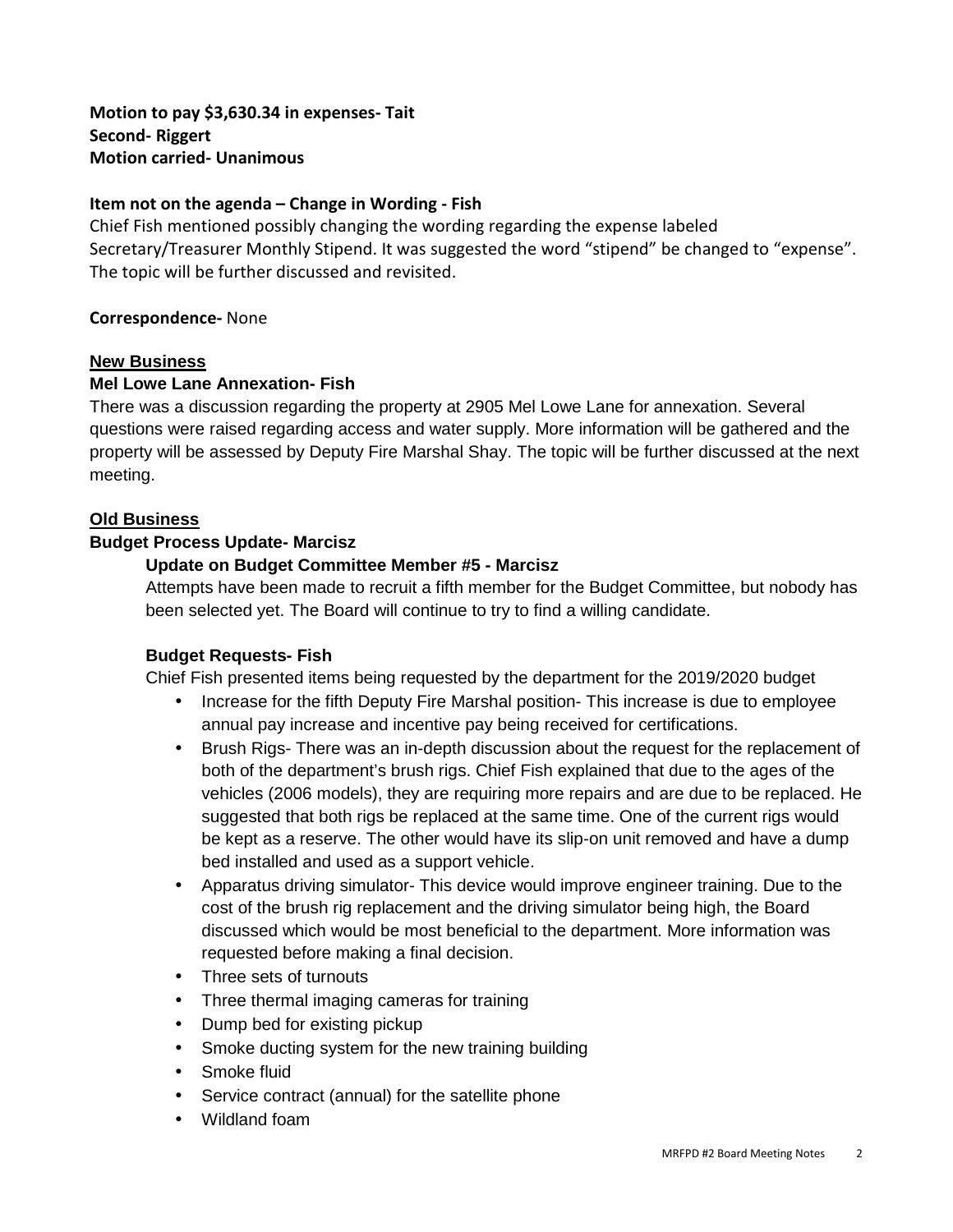# Budget Requests Continued from page 2

- Hose testing
- Disposable medical supplies.

# **Budget to Actual Report- Marcisz**

A report was not generated for this meeting.

# **Training Building Contract Signature- Fish**

The new training building is in the approval process with the City Council. The ground at the site is already prepped for the building's foundation and construction is expected to begin in April.

# **Policy Manual**

# **Eligibility Ordinance – Marcisz**

Marcisz gave copies of the draft ordinance to each Board Member to review prior to the next meeting.

# **Staff Report**

Activity Reports were mailed

## **Biennial Budget - Fish**

The department's biennial budget is in progress. To help the City balance their budget, it was decided that the project to repurpose the training grounds will be postponed. The decision was made to continue moving forward with the replacement of the department's aerial apparatus.

# **Operations Chief Position - Fish**

Chief Fish gave an update that the vacant Operations Chief position has been advertised nationwide. There have been several applicants so far. Interviews and an assessment center are planned to occur in April. It is anticipated that the selected candidate will start in July.

# **Fire Marshal Report - Kleinberg**

Chief Kleinberg gave a copy of the 2018 Fire Marshal report to Board Members. The report describes the Fire & Life Safety Division's activities for 2018, including fire investigations, inspections, and public education.

# **Good of the Order**

Marcisz complimented the MRFPD2 Spring Newsletter, which was mailed out to MRFPD2 residents the last week of February with a burn permit enclosure.

> **Meeting Adjourned 5:15 p.m.**